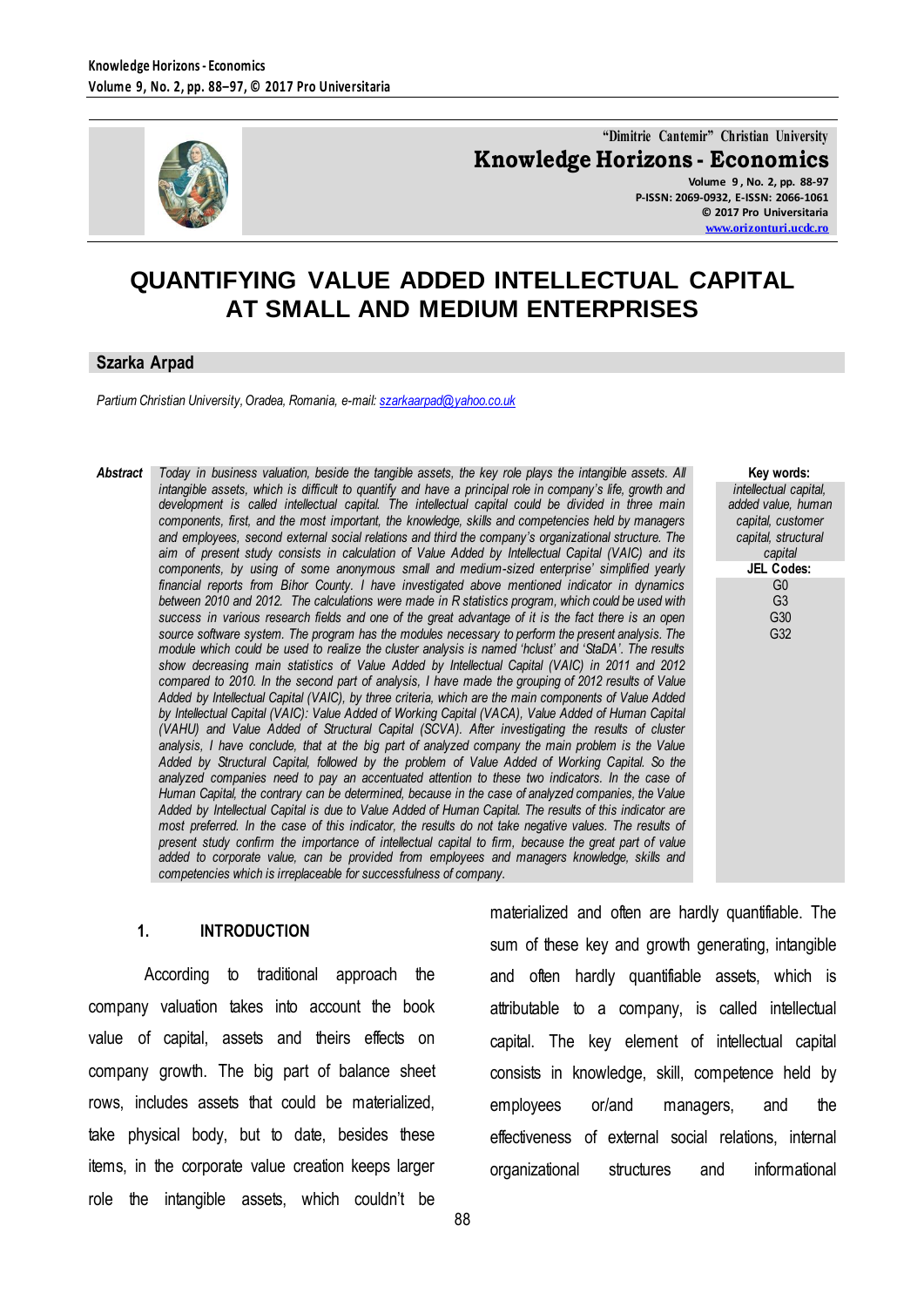systems. Recently, the importance of these has significantly increase in the corporate culture, because these elements can create added value to the company, materialized in better competitive position or stable customer relationship, which may implicitly increase the results of company.

# **2. LITERATURE REVIEW**

The terminology of intellectual capital was firstly in the world used by Leif Edvinson in 1993 instead of intangible assets.

In 20-th century, in the traditional company management more emphasis was given to efficient use of material and human resources which has concentrated to factories, machinery equipment, and tangible assets. Both in Bergeron (2003) and modern world point of view, besides the efficiency of tangible assets analyzing, the examination of intellectual capital and their effects on individual and organizational behavior is very important.

The definition of intellectual capital is almost different in international literature. Edvinson and Malone define intellectual capital as "information and knowledge, which are used for value creation". According to Pablo, the intellectual capital is "the difference between market value and book value, or stock of inventories resulting from process of learning and development of internal relationships". Hunter et.al. (2004) believes that the intellectual capital is the stock of intellectual knowledge held by organization through workers, or otherwise the human resources. In Stewart's opinion, this concept, discussed above is the sum of knowledge, information, intellectual property and experience the totality, which can be used to create wealth.

The types of intellectual capital are shown in the following figure.

Figure 1: Value Added Intellectual Capital elements



*Source: Fónagy - Árva (2007), 11. p.*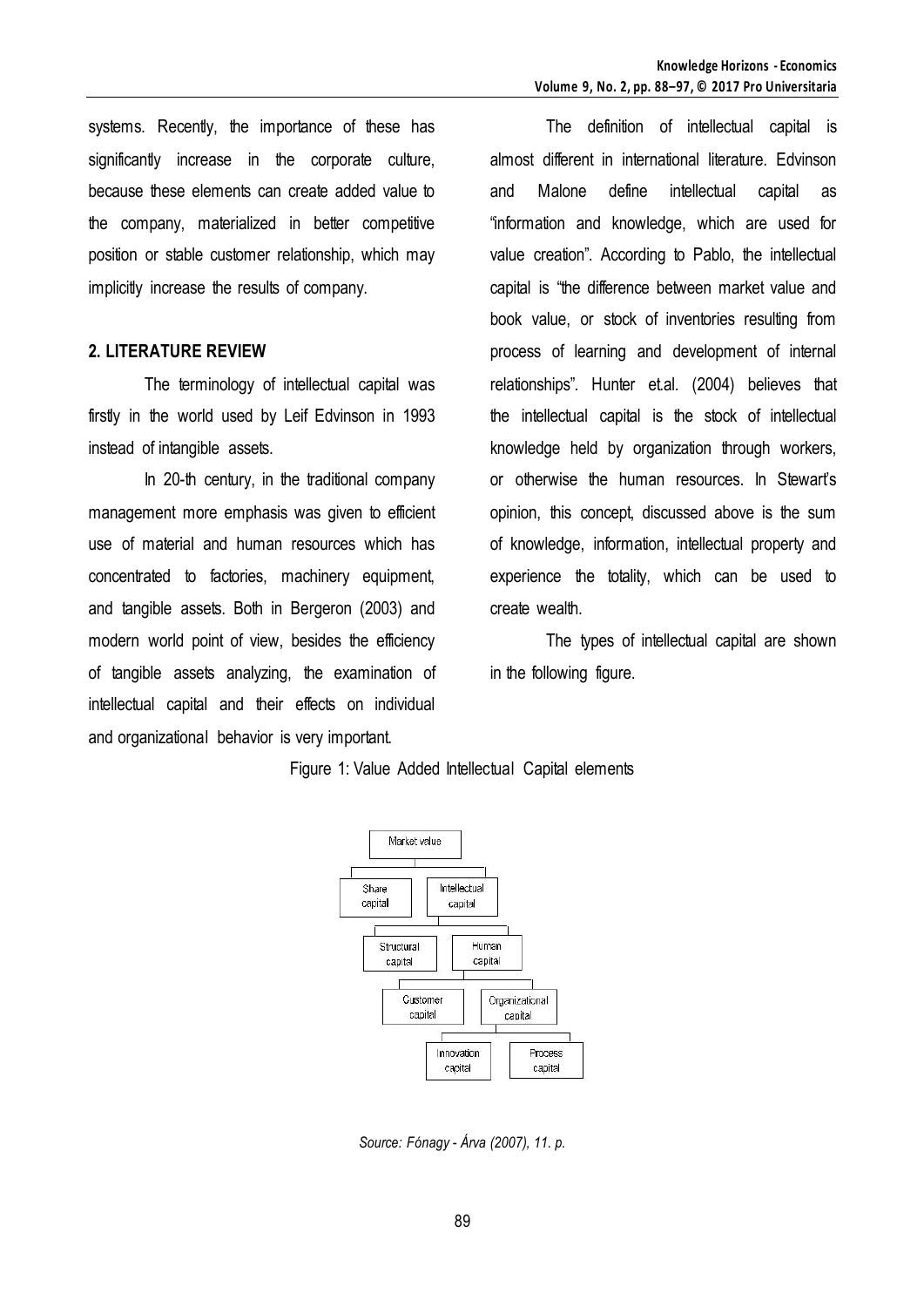The three main components of intellectual capital are mentioned in the international literature, namely:

- Human Capital
- Customer Equity
- Structural capital

The human capital includes primarily the totality of employees' knowledge, skills and competencies. The human capital is possessed by workers and managers. An inadequate knowledge management consequence is when the employees leave the company and takes with them their experience and competencies acquired. Today, information and knowledge is a necessary condition for recruiting a new workforce. These represent important selection criteria and also a condition. In addition, the human capital can be divided into three major types of knowledge, tacit, implicit, and explicit. The first category, the tacit knowledge, means knowledge entrenched in our subconscious. This type of information can be difficult to explain to others. This can be associated with an example, when the specialist cannot fully pass to students the methodology of solving complex problems. The implicit knowledge held by experts, is the knowledge type which can be acquired with so-called "knowledge mining". The explicit knowledge is the kind of knowledge that is easily transferable to others, through verbal and written communication.

The customer or also called contact capital means the totality of relationships held by organization with their customers and the process of evaluating it. This category includes loyalty,

distribution channels, brands, licenses and franchise systems. On the one hand, company's employees keep closer in touch with sales and customer service staff, so this type of capital is held by employees.

The structural capital includes the process and organizational structures, information systems and the elements of intellectual property. This type of capital also includes copyrights, organizational culture, financial relations, management processes, trade secrets and trademarks. An important feature of capital is to be independent of employees and company's executives. According to company's organizational culture, the capital type mentioned above may vary from company to company. (Bergeron, 2003)

# **3.RESEARCH METHODOLOGY**

The analysis of company's intellectual capital and its added value in the results of company plays an important role in the economy, so the examination of value added by intellectual capital was performed by using 150 small and medium-sized enterprises simplified financial yearly reports situated in County Bihor. The companies involved in this research are operating in various fields of national economy. The company's financial simplified reports were collected for 3 years, from 2010 to 2012. The analysis of this category of enterprises is particularly important, because small and mediumsized enterprises of different profiles provide jobs for nearly 90% of the total of employees, and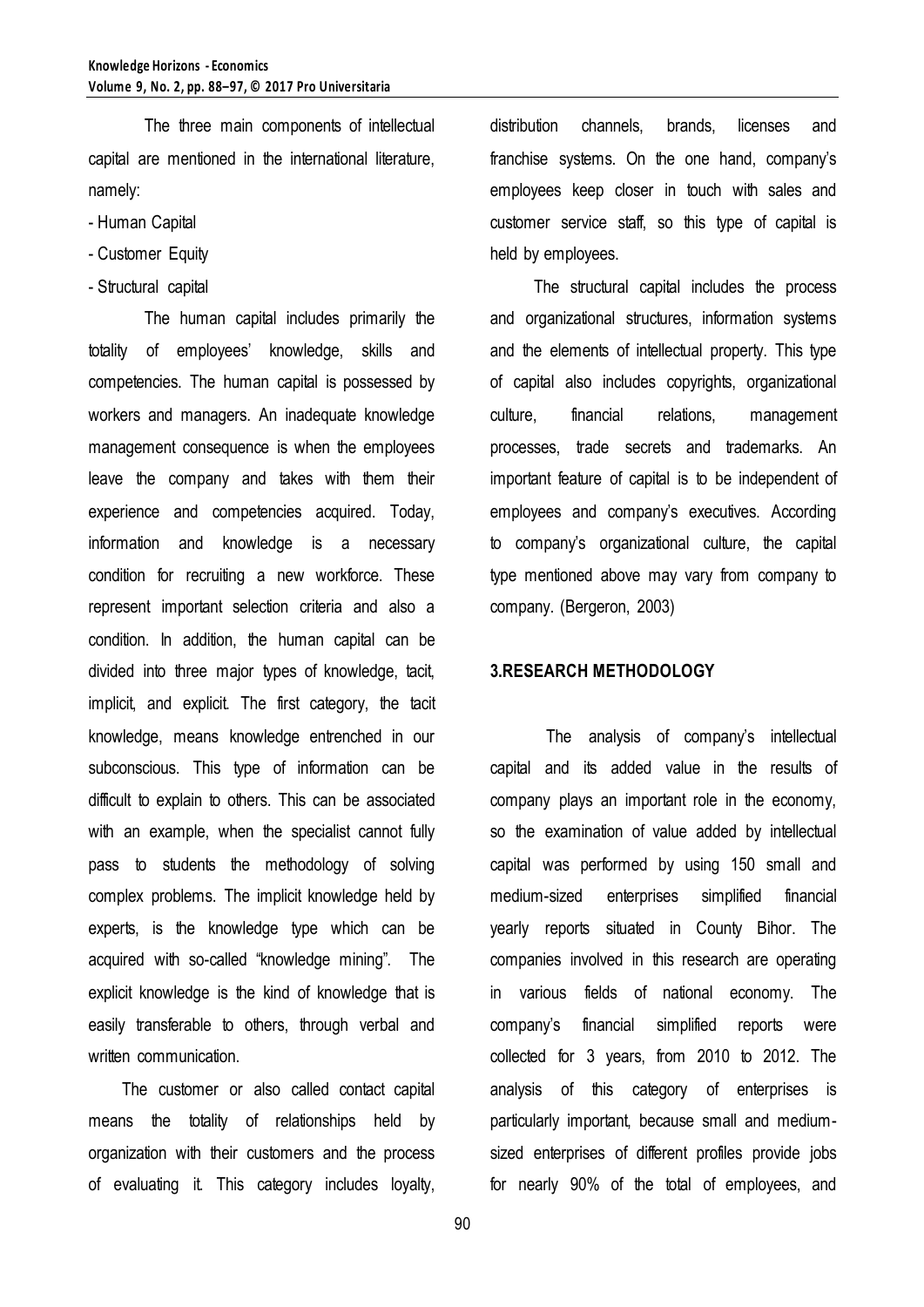#### **Knowledge Horizons - Economics Volume 9, No. 2, pp. 88–97, © 2017 Pro Universitaria**

provide a substantial contribution to the GDP too. They have special characteristics, so they are more sensitive, more vulnerable to the movements of the intellectual capital. Small and medium-sized enterprises are also less diverse, so these companies restructuring or reduction of their activity is more circumstantial. So many methods can be use to quantify intellectual capital. In international literature, there are grouped in three main categories: market value based approach, assets return based methods and Score Card based methods. The main characteristic of methods by first group consists in comparing of corporate market value with book value. The essence of methods based on assets return consists in studying how the returns on financial and physical assets appear in company's results. The Score Card methods base is to determine the components of intellectual capital and to assess their contribution to corporate value. The market value based methods include: Tobin's "Q" value, value added by market value, which is based on the principle of economic value added (EVA). The method based on assets return includes the method of Baruch Lev, in which the profit earned by company is compared with value of assets. The Score Card methods, or methods based on value added by intellectual capital include the value added by intellectual capital coefficient, and the indicator of value added by intellectual capital.

In this study, I have used one of the Score Card methods, the indicator of Value Added Intellectual Capital (VAIC), which was applied to 150 small and medium sized enterprises from County Bihor, by using of their financial simplified yearly reports for three years, between 2010 and 2012. The essence of this indicator lies in mapping the components of the intellectual capital and assessing of their contribution to corporate value. According to this indicator, the Value Added by Intellectual Capital is divided in three parts: the Value Added by Working Capital (VACA), the Value Added by Human Capital (VAHU) and Value Added by Structural Capital (SCVA).

Accordingly to this, the Value Added by Intellectual Capital can be described with the following formula:

 $VAIC = VACA + VAHU + SCVA$  (1)

Interest Expenses +

Depreciation +

Profit tax +

Dividends +

Profit after distributions

Corporate Value Added (2)

$$
VACA = \frac{Corporate\,W\nu EAdded}{TotalAsse\kappa}(3)
$$

$$
VAHU = \frac{CorporateValueA dded}{SalariesEx \, penses} \, (4)
$$

$$
SCVA = \frac{Structural Capital}{CorporateValueAdded}
$$

$$
=\frac{CorporateValue added - SalariesEx penses}{CorporateValueA dded} (5)
$$

In the second part of analysis, was performed the grouping of enterprises by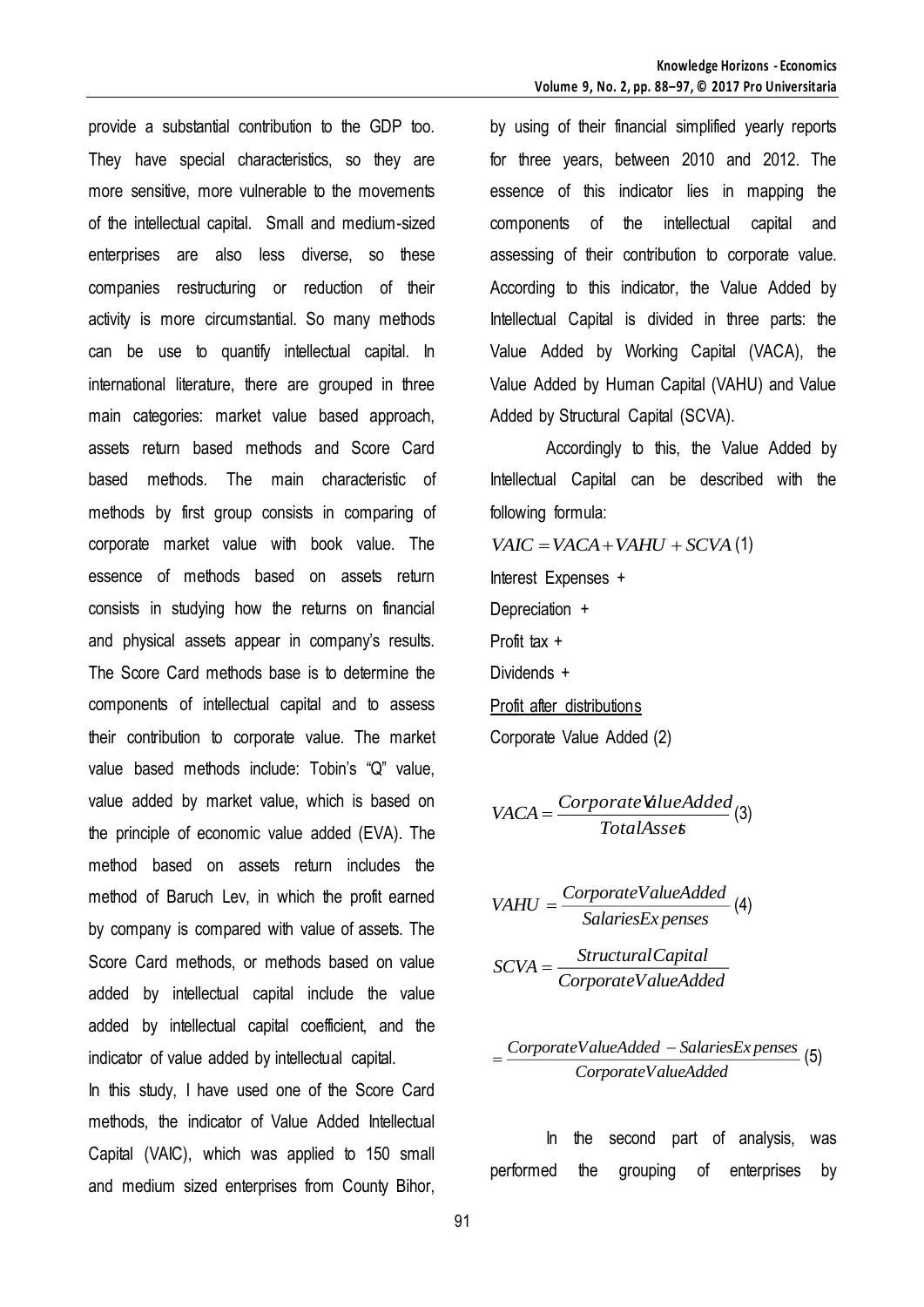components indicators of last studied year (2012) using cluster analysis. The purpose of cluster analysis is grouping and sorting based on certain criteria (Szűcs, 2002). In this study was used the method of hierarchical cluster analysis, which essence is to merge two next groups and thus reduce the number of groups. The analysis were carried out with R statistics software system, which one of the great advantage consist in fact that is an open source program, has modules necessary for this study. Another great benefit of this software is that can be linked to an Excel spreadsheet. In this

study, the 'hclust' and 'StatDA' modules were used.

# **4. RESULTS**

The figure 2. shows the evolution of Value Added by Intellectual Capital (VAIC) in the studied three years (2010-2012) through changes from year to year. For representation of Value Added by Intellectual Capital (VAIC) distribution, I have used a complex diagram (edaplot) including the histogram, point cloud, and boxplot diagrams.

Figure 2. Value Added Intellectual Capital between 2010 and 2012





The main statistics data is presented in Table 1.

The advantage of edaplot charting system is that provides a transparent and easier analysis.

92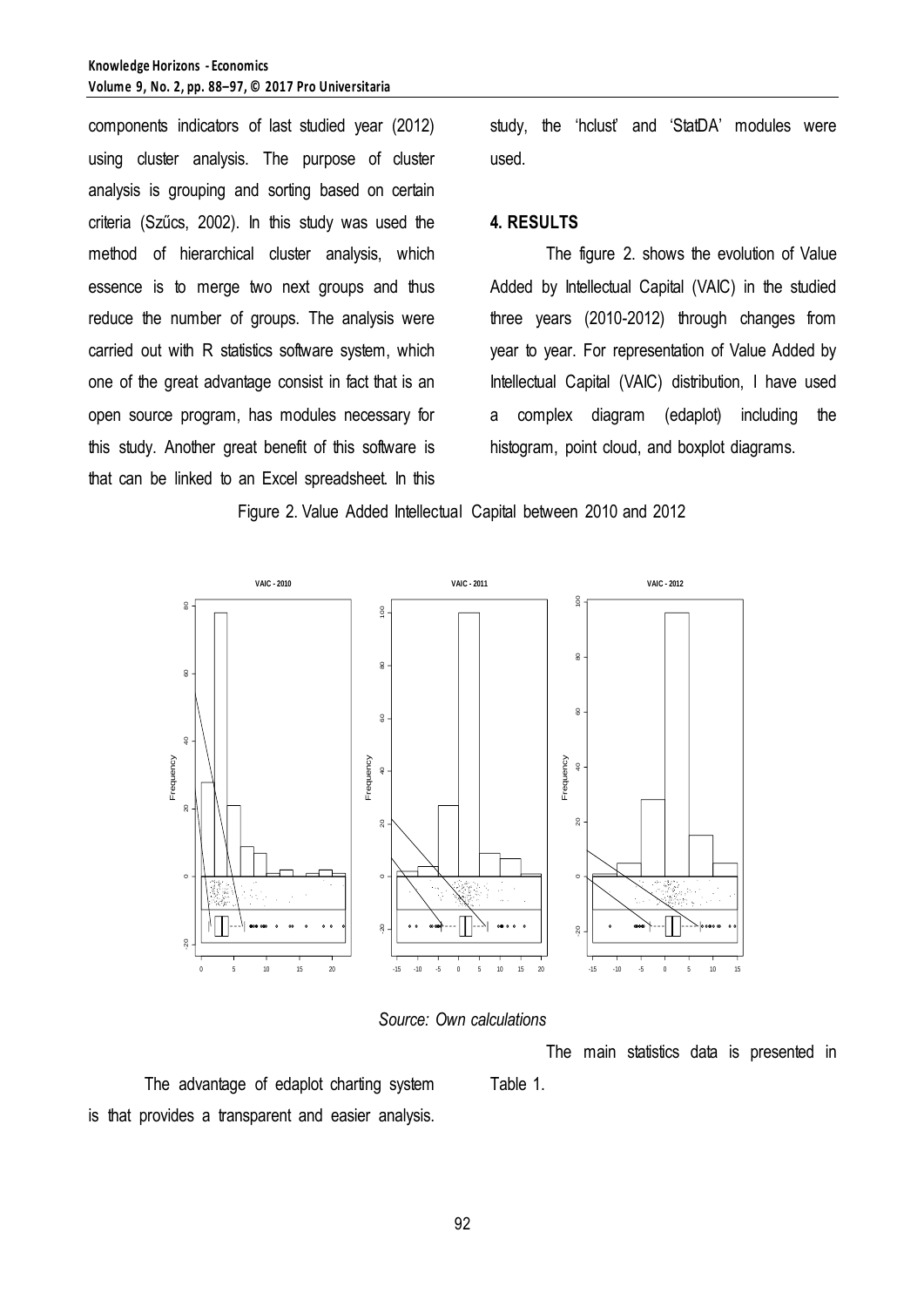| <b>Years</b>                     | 2010  | 2011     | 2012     |  |
|----------------------------------|-------|----------|----------|--|
| <b>Minimum</b>                   | 1,17  | $-11,91$ | $-11,49$ |  |
| <b>Quartile 1</b>                | 2,16  | 0,17     | 0,17     |  |
| <b>Median</b>                    | 3,22  | 1,51     | 1,46     |  |
| <b>Arithmetic</b><br><b>Mean</b> | 4,12  | 1,78     | 1,71     |  |
| <b>Quartile 3</b>                | 4,14  |          | 3,12     |  |
| <b>Maximum</b>                   | 21,67 | 15,92    | 14,51    |  |

Table 1.: Value Added Intellectual Capital main statistics

*Source: Own calculations*

The Figure 1. and Table 1. clearly show that in the analyzed period, the interquartile range moves between 0 and 5. By analyzing of boxplot diagram between years 2011 and 2012, we can see that both the mean and interquartile range show downward trend, which indicates that from 2010, the Added Value by Intellectual Capital and also its effect on company's value reduced. The upper quartile and also the lower quartile show a decrease in 2011 compared to 2010 and stagnation in 2012. By analyzing the evolution of median, similar statements can be drawn, decreasing of value in 2011, while in 2012 almost the same value of year 2011 can be observed. The histogram and point cloud visualization opportunity shows similar trends, so it is obvious that in year 2010 the majority of data are situated between 0

and 5, while in years 2011 (-11,91) and 2012 (- 11,49) the minimum shows negative values, which indicates that in some cases, the intellectual capital has negative impact on the examined company's value. The significant decrease in average between 2011 and 2012 can be attributed to this.

For the last year of study, the Bihor County small and medium-sized enterprises were grouped according to three aspects, which are the components of intellectual capital: Value Added by Working Capital (VACA), the Value Added by Human Capital (VAHU) and Value Added by Structural Capital (SCVA). The following table illustrates the selected indicators. The clustering was performed in R statistics software, with the module 'StatDA'.

Table 2.: The selected indicator group for cluster analysis

| Indicator group for clustering           |  |  |  |  |
|------------------------------------------|--|--|--|--|
| Value Added by Working Capital (VACA)    |  |  |  |  |
| Value Added by Human Capital (VAHU)      |  |  |  |  |
| Value Added by Structural Capital (SCVA) |  |  |  |  |

According to selected indicators, these 150 County Bihor small and medium-sized enterprises were classified in 10 categories. The 89% of these 150 companies were sorted in five groups. In the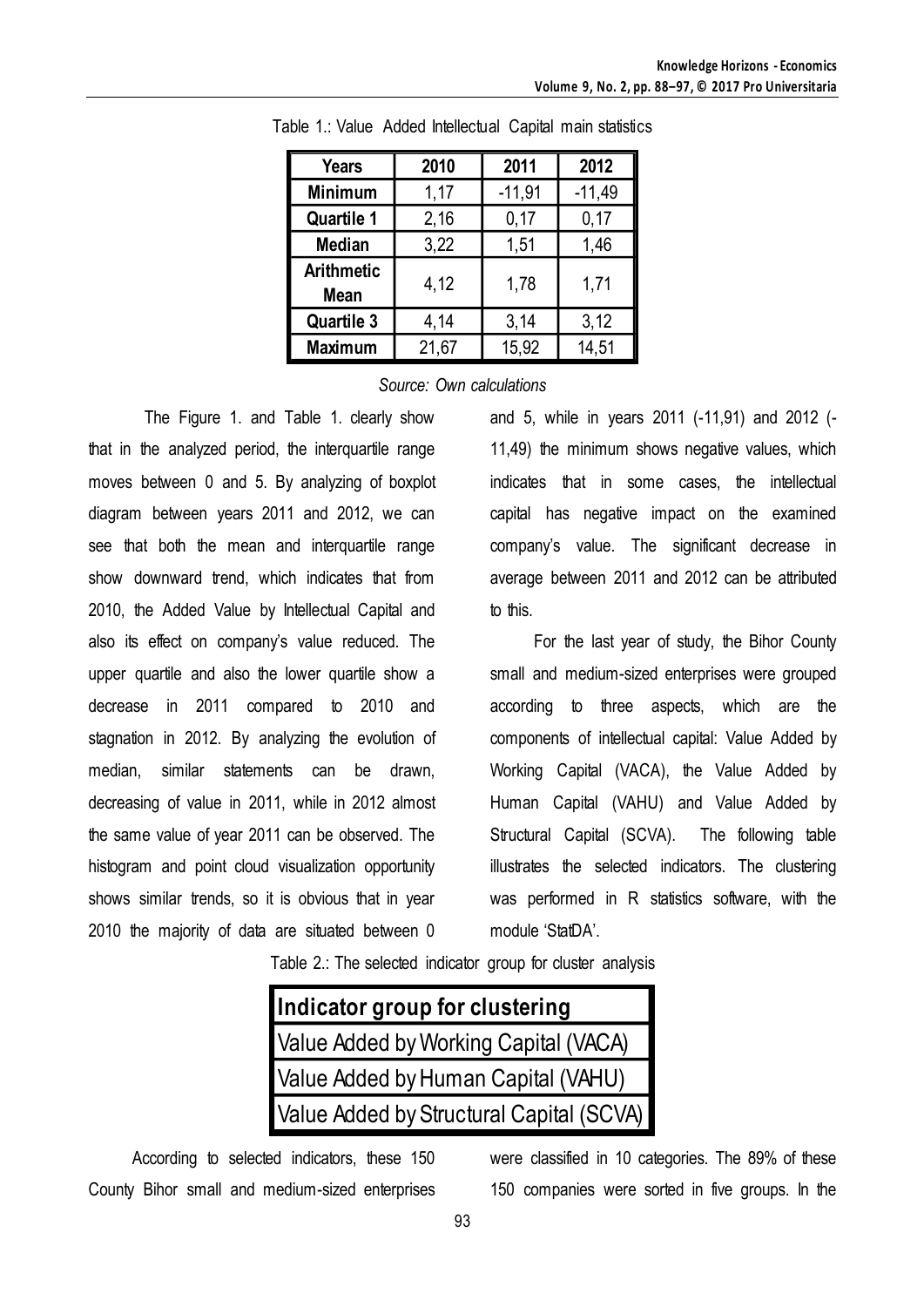case of investigated companies, the Value Added by Intellectual Capital is concentrated in the following five groups: group 1., group 2., group 7.,

group 3., group 4. Therefore, in the following I will introduce the statistical characteristics of these five groups in the next table.

|  |  |  | 1. 2. 3. 4. 5. 6. 7. 8. 9. 10. |  |  |
|--|--|--|--------------------------------|--|--|
|  |  |  | 73 23 9 8 4 4 20 6 1 2         |  |  |

| Indicator<br>name               | <b>VACA</b> |         | <b>VAHU</b> |        | <b>SCVA</b> |           |
|---------------------------------|-------------|---------|-------------|--------|-------------|-----------|
| <b>Statistical</b><br>indicator | Mean        | CV(% )  | Mean        | CV(% ) | Mean        | $CV(\% )$ |
| group 1.                        | 0,11        | 528,03  | 1,31        | 30,85  | 0,11        | 3 168,87  |
| group 2.                        | 0,09        | 626,09  | 0,44        | 62,15  | $-1,45$     | 42,80     |
| group 7.                        | 0,10        | 569,61  | 4,04        | 5,80   | 0,74        | 10,27     |
| group 3.                        | 0,30        | 40,26   | 1,62        | 33,44  | 0,15        | 684,93    |
| group 4.                        | 0,05        | 1226,14 | 0,16        | 64,52  | $-5,52$     | 2,14      |

Table 3: The results of clustering

### *Source: Own calculations*

By the grouping, we can see that the big part of companies (48,66%) are in the first group, which an important feature is that the Value Added by Working Capital (VACA) recorded the average values, and that the value of variance shows high variability for this indicator at investigated 73 companies. This means that in the case of these 73 analyzed companies, the corporate property, efficiency of assets and also companies' working process have small contribution to corporate value increasing. In the case of Value Added by Human Capital (VAHU) we can observe values lower than the average value, which means in the case of this group the human resources has less growth to the company value. This indicator shows a smaller variability by mean, which is suggested by the

lower value of coefficient of variance (CV%). The Value Added by Structural Capital takes quite low values, but this is deemed to be positive, because in the case of other groups, it takes negative values. It can also be a sign that corporate structures, information systems have small contribution to enterprise value enrichment. The variability within the group is very high, which shows a higher instability.

The group 2. includes 23 investigated companies, which means 15,33% from total. Comparing with the previous group, the Value Added by Working Capital (VACA) keeps lower value, with a greater variability. Companies belonging to this group have less contribution to the corporate value growth. The Value Added by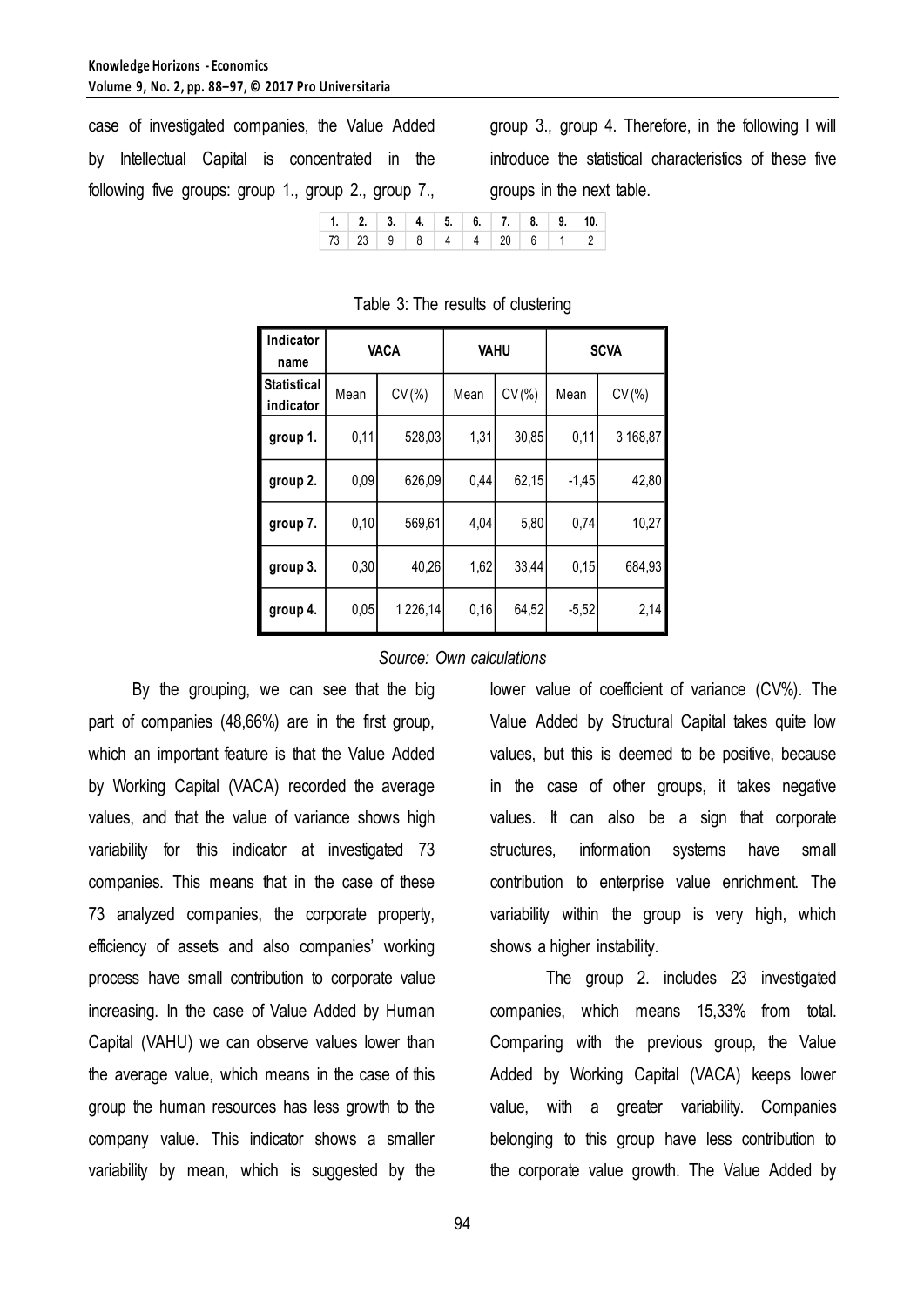Human Capital (VAHU) also shows lower value than enterprises from group 1. and higher variability within the group. The Value Added by Structural Capital takes negative value, which indicates that in the case of studied group, the corporate structures and systems has negative, destructive impact on the corporate value. For this indicator, it is obvious that the lower variability in this case can be negatively judge, because it shows the most of companies take a low or negative value for Value Added by Structural Capital.

The group 7. includes 13,33% of investigated companies. The Value Added by Working Capital (VACA) at this group takes average value, with relatively high variability, which shows a less effective assets management. In the case of this group, the Value Added by Human Capital (VAHU) records the higher value, which is deemed to be positive. At this group we could say that the employees' knowledge, skills, contribute greatly to corporate value increase. The coefficient of variance indicator also show a low volatility at Value Added by Human Capital (VAHU), which means, that the enterprises from this group the contribution of human capital to corporate value growth is significantly. The Value Added by Structural Capital (SCVA) also takes the greater values in case of this group, which is deemed to be positive. The standard deviation of this indicator shows low variability within the group.

The group 3. includes 9 enterprises representing 6% of all companies. At this group, the indicator Value Added by Working Capital (VACA) records the greatest value among investigated companies, which is clearly a positive aspect because shows an effective assets management, which contributes positively to the growth of companies. The Value Added by Human Capital (VAHU) shows the second greatest value, which is a positive aspect. The dispersion of value from mean, within the group is low, which means that the big part of companies records values around mean. In the case of Value Added by Structural Capital (SCVA) indicator is clearly that this group takes the highest value, which is a consequence of fact that corporate systems and structures reach the highest contribution to the company's value increase.

The group 4. represents 5,33% from companies sample. By examining Value Added by Working Capital (VACA) we can see companies from this group record the lowest value from all investigated enterprises. This means that companies belonging this group work less effective from all examined companies, which represent a negative contribution to the enterprise value growth. In addition, the standard deviation is also very high, which is most likely formed because the indicator takes also negative and positive values within group. By analyzing the second indicator Value Added by Human Capital (VAHU) we can see that this takes the lowest value, from investigated enterprise groups. The volatility shown by coefficient of variance, is low related to other groups, which means the big part of companies from this group record such low values. The Value Added by Structural Capital (SCVA)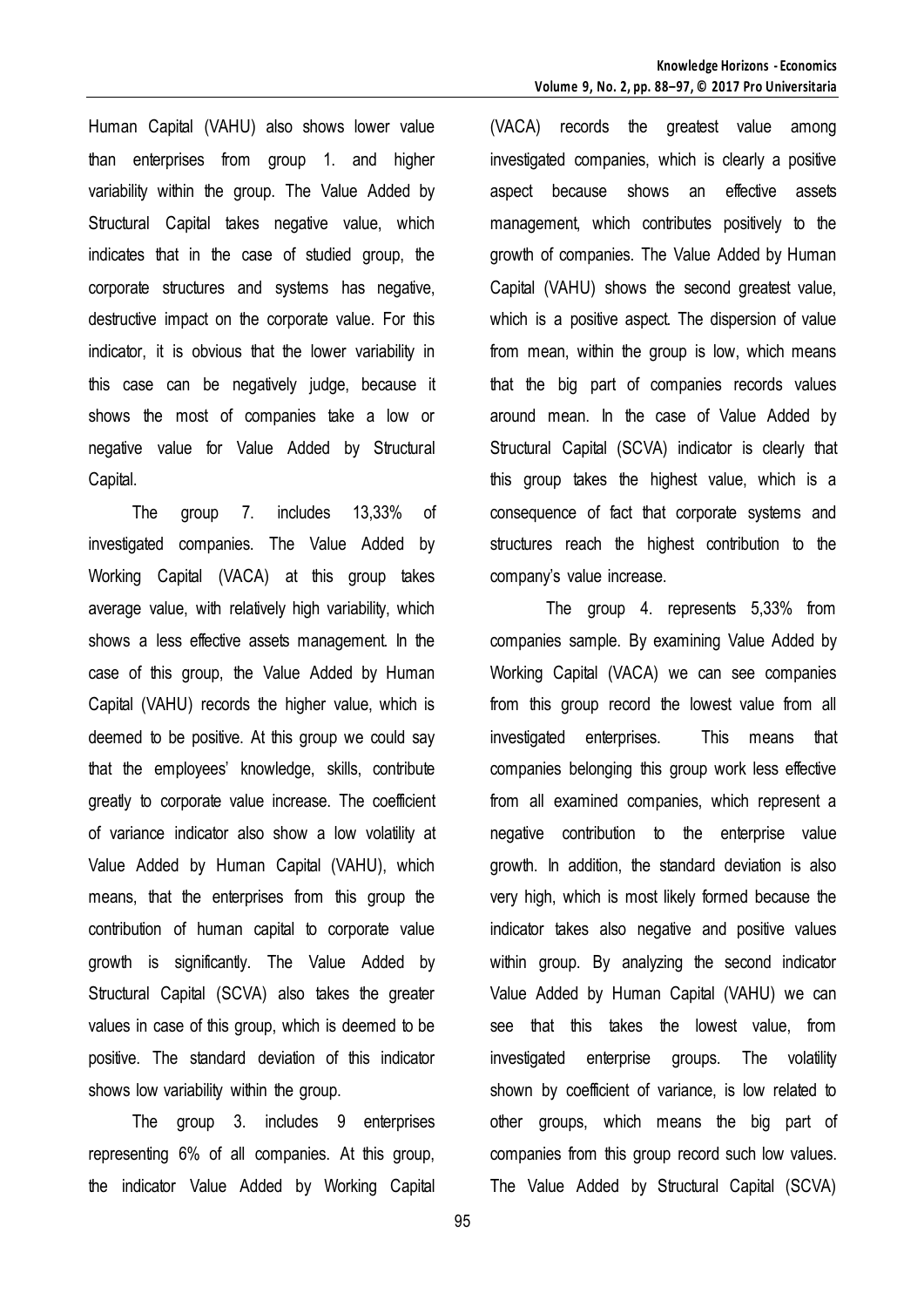takes the lowest value possibly, a negative value, which means that company structures and their working systems drive to corporate value decreasing, which is a negative phenomenon. The coefficient of variance reveals a low volatility within group, so the big part of companies records such low values.

#### **5. CONCLUSIONS**

In corporate valuation, I believe the examination of intellectual capital and its effect on corporate value is indisputable. In this study, the impact of intellectual capital on corporate value increase it was carried out by using the indicator of value added by intellectual capital. In this paper I tried to explain this by using the components of indicator discussed above.

By analyzing of evolution of value added by intellectual capital between 2010 and 2012, for 150 enterprises from County Bihor, we can conclude, that the contribution of intellectual capital to company' value declines in the investigated period, till it reaches also negative value. This means, that in two analyzed years, the intellectual capital has devastating effect on the corporate value.

In the last year realized cluster analysis, it is clear, that in the case of investigated enterprises the Value Added by Structural Capital (SCVA) shows the lowest values, because the corporate structures, information systems is rather incomplete, and works less effective. A result of this, most likely the company value has reduced. The more of analyzed companies, but the most, enterprises from group 4. need a corporate

restructuration and reconsideration of organizational systems.

By examining the Value Added by Working Capital (VACA), we can state that a big part of companies records quite low values, which is a negative phenomenon. This means that companies have to rethink its whole working and operation process. Also we can see, that in the case of this indicator, there are growth potential of intellectual capital.

The Value Added by Human Capital (VAHU) we can see higher values and extremely good value in the case of enterprises from group 7. Besides other two component indicators, it can be concluded that it is the only element of intellectual capital, which doesn't takes negative values, so this is a positive aspect. If we analyze the three investigated components of intellectual capital in overall, we can conclude, this is the indicator which provides the highest contribution to corporate value growth.

In conclusion, we can say that among the three components of intellectual capital, the human resources, employees, company management knowledge, abilities ensure the highest contribution to the corporate value creation.

#### **REFERENCES**

- Baruch, L. [2000]: New accounting for the new economy.
- Baruch, L. [2001]: Intangible assets. //pages.stern.nyu.edu/~blev/intangible-assets.doc.
- Bergeron, B. [2003]: Essentials of Knowledge Management. John Wiley & Sons, Inc., New Jersey.